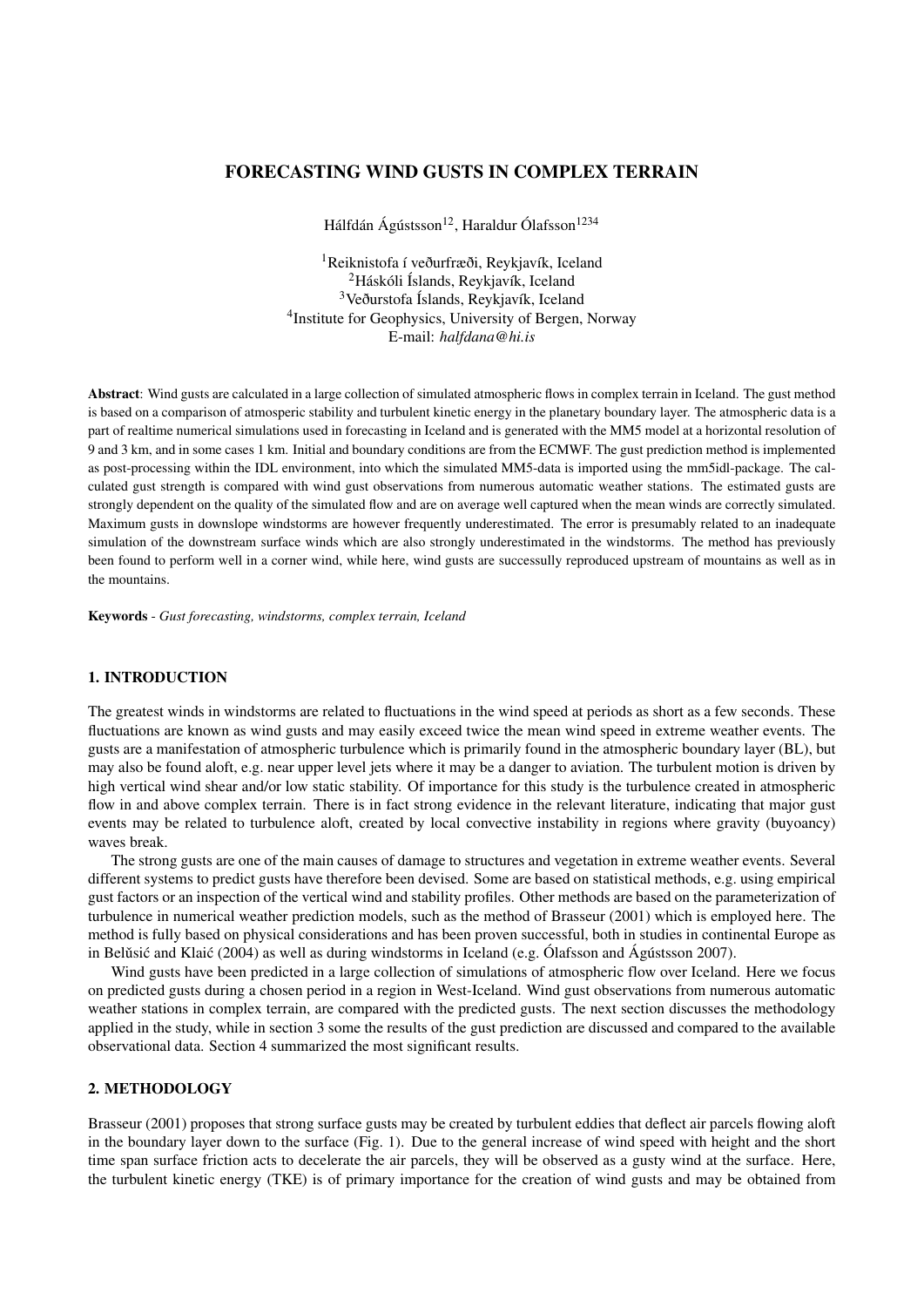

Figure 1. Left: The predicted gusts are created by turbulent eddies that deflect air from aloft to the surface. Right: The numerical domains with a horizontal resolution of 3 and 1 km as well as locations of chosen weather stations in the Snæfellsnes peninsula.

numerical models. In stable boundary layers, the atmospheric stability (buoyancy forces) oppose the vertical deflection of air parcels, while in unstable layers it enhances the turbulence. The method is mathematically expressed as

$$
\frac{1}{z_p} \int_0^{z_p} E(z) dz \ge \int_0^{z_p} g \frac{\Delta \theta_v(z)}{\Theta_v(z)} dz,
$$
\n(1)

where  $z_p$ ,  $E(z)$ ,  $\Theta_v$  and  $\Delta\theta_v$  are respectively the height of the parcel, the TKE, the virtual potential temperature and its variation for the parcel when deflected to the surface. The estimated wind gust, *fg*, is chosen as the maximum wind speed for all parcels which satisfy (1) in the boundary layer but since turbulence is generally weak above the boundary layer, air parcels originating there are not expected to be able to reach the surface of the earth.

In addition to the estimated gust strength, the method gives a bounding interval for the estimated gusts. The upper bound,  $f_{g,max}$ , is taken as the maximum wind speed in the PBL. The lower bound,  $f_{g,min}$  is found by using the vertical component of the local turbulence, as opposed to the mean TKE in the left hand side of (1). An in depth explanation of the method is given by Brasseur (2001).

The wind gusts are predicted in atmospheric data which is a part of realtime numerical simulations used in forecasting in Iceland, e.g. at the Icelandic Meteorological Office. The data includes a large number of different flow regimes and here we choose to present results for a period of approx. 1 month, starting on 14 February 2007, from the Snæfellsnes peninsula in West-Iceland. The data is generated with the MM5 model (Grell et al. 1994), with 40 levels in the vertical and a horizontal resolution of 9 and 3 km, and in some cases 1 km (Fig. 1). The high resolution is necessary to reproduce the flow in complex terrain, e.g. gravity wave activity and mechanically induced turbulence where the flow interacts with the topography. Initial and boundary conditions are from the ECMWF. The gust prediction method is implemented as post-processing within the IDL environment, into which the simulated MM5-data is imported using the mm5idl-package (http://www.os.is/∼or/rev/mm5idl/).

The calculated gust strength is compared with wind gust observations from numerous automatic weather stations in complex terrain in Iceland (see Fig. 1 for station locations). The weather stations belong to Veðurstofa Íslands (The Icelandic Meteorological Office) and Vegagerðin (The Public Roads Authority). Observations include the 10 minute mean wind and 3 second maximum wind gusts. The wind is observed at either 10 m or approx. 7 m above the ground. The difference in observation heights is expected to be irrelevant due to the non-local nature of the wind gusts.

## 3. RESULTS

The period from approx. 14 February to 14 March 2007 is characterized by several northerly windstorms in the Snæfellsnes peninsula, with observed mean winds exceeding 30 m/s and gusts as great as 50 m/s. In between the windstorms are periods of far weaker winds which are often south- or easterly. The data presented in Fig. 2 includes observations from the Bláfeldur automatic station on the southern side of the Snæfellsnes peninsula and predicted gusts at the 21 and 24 hour forecast time. The horizontal grid of the numerical domain is of 3 km. It is apparent that on average, the predicted gusts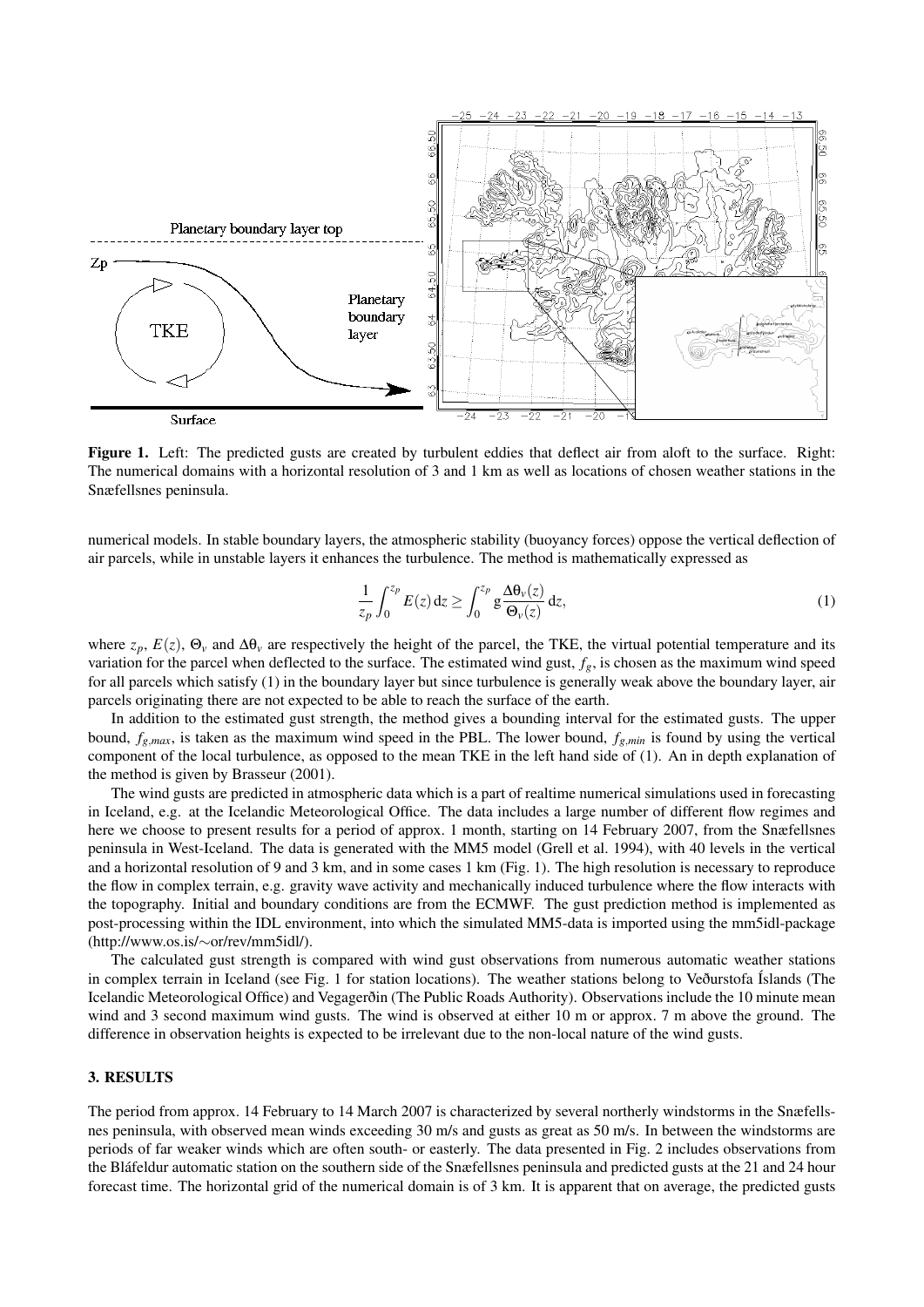

Figure 2. Observed and simulated wind gusts  $f_g$ , in a 3 km grid, at the Bláfeldur station from 14 February to 14 March 2007.

correlate well with the observed gusts at Bláfeldur and the temporal behaviour is well captured. The greatest errors are in northerly winds, when the flow is nearly perpendicular to the peninsula and has to pass over it. At these time, the winds are on average strong and gusty. The strongest winds are observed on 5–6 March, during severe northerly windstorms, when an accurate gust estimate is in fact most important. Somewhat similar results are seen at other stations in the peninsula, although the northerly windstorms and the associated errors are far less prominent in stations located on the northern side of the peninsula.

On the evening of 5 March, a surface low was located southeast of Iceland, with the centre near the Faroe Islands. There was a high over Greenland and relatively high pressure gradients over western Iceland and the Denmark strait, causing the strong northeasterly winds. Fig. 3 shows the predicted gust strength in the Snæfellsnes peninsula at 22 UTC on the evening of 5 March. The horizontal resolution is 1 km. The predicted gusts are strongest, as expected, everywhere on the southern side of the peninsula with a maximum near the locations of Bláfeldur and Hraunsmúli. Much weaker winds and gusts are predicted in the upstream decelerated flow. The surface winds are on average reasonably simulated on the northern side, e.g. at Stykkishólmur, Kolgrafarfjarðarbrú and Grundarfjörður (Tab. 1). The observed gusts are mostly within or very near the bounds of the predicted gusts and the temporal behaviour of the observed gusts is well captured. However, the atmospheric model only manages to capture the mean winds correctly on the southern side during the lull in the storm between 5 and 6 March. During the maximum of the windstorms, the mean winds are greatly underestimated at several stations, e.g. at the downstream stations of Bláfeldur and Hraunsmúli, while there are however stations where the performance is much better, e.g. at the Vatnaleið station in the centre of the eastern part of the peninsula (Tab. 1). The observed gusts are greatly underestimated during the storms, which is as expected since the gust prediction method is strongly dependent on the simulated mean winds which are strongly underestimated.

| Table 1: Observed and simulated (with a horizontal res- |
|---------------------------------------------------------|
| olution of 1 km) mean winds and gusts [m/s] at chosen   |
| stations at 22 UTC on 5 March 2007.                     |

| $f_{10,obs}$ | $f_{10,sim}$ | $f_{g,obs}$                                            | $f_{g,sim}$ |
|--------------|--------------|--------------------------------------------------------|-------------|
| 13.2         | 8.8          | 21.5                                                   | 27.2        |
| 15.9         | 16.3         | 25.8                                                   | 24.8        |
| 10.2         | 12.9         | 18.7                                                   | 20.7        |
| 32.1         | 19.6         | 40.8                                                   | 34.1        |
| 29.2         | 17.9         | 49.5                                                   | 30.8        |
| 16.9         | 12.1         | 28.8                                                   | 24.2        |
|              |              | $\frac{1}{2}$ at $\frac{1}{2}$ 0 FC 0.1 9 in and 2007. |             |

A more in depth study of the windstorms on 5 and 6 March reveals breaking waves above the Snæfellsnes peninsula during the northerly windstorms (Fig. 3). The conditions for wave breaking are favourable, strong winds at mountain top level and a reverse wind shear with a minimum in wind speed above 500 hPa. There is a large concentration of TKE in the region of the breaking waves and accelerated flow below the breaking waves and above the leeside slopes of the peninsula, presumably causing the observed downslope windstorms, e.g. at the Bláfeldur and Hraunsmúli stations.